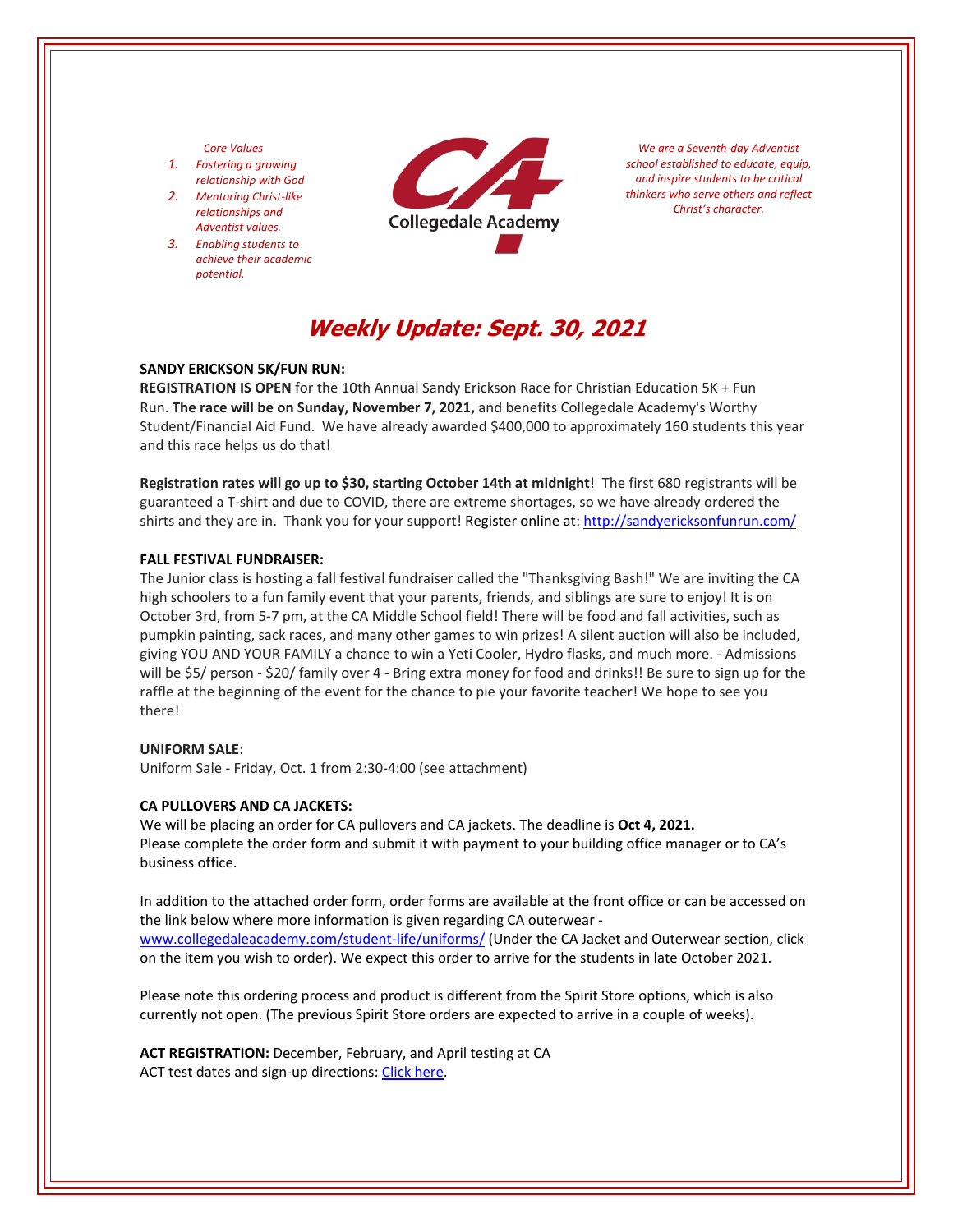**POWERSCHOOL—**see your student's grades/attendance any time! https://ca-[net.powerschool.com](https://ca-net.powerschool.com/public/) is the url for the PowerSchool log in.

Parents, please remember to use your PowerSchool login and password connecting your student(s) to your account with your parent access codes for each student. Parents may change their user names/passwords. Under email notifications, you select how often you wish to receive email notifications and how detailed the grade and attendance reports will be.

**The mobile app:** if grades are not showing, try uninstalling and re‐installing the app on your phone. The district code is WXBH. Don't yet have the mobile app? Go to your app store and look for PowerSchool Mobile with this logo. Make sure to get the dark background.



## **LUNCH MENU:**

- Mondays/Freshmen: Chick Patty & Grillers
- Tuesdays/Juniors: Haystacks
- Wednesdays/Sophomores: Special K Loaf
- Thursdays/Seniors: Baked Ziti
- Fridays/CA Organizations: Pizza by the slice or box, Students wanting to reserve a lunch for the day. Please Mr. Baldwin to pick up a ticket.

## **JOIN THE CA (HIGH) PRAYING PARENTS**

Our community believes in the power of prayer and specifically takes time out each week to collectively pray for the students at Collegedale Academy. All parents are encouraged to come and pray for the high school students each week on Thursdays starting at 8am. Currently the group is meeting in the courtyard on the backside of the high school's administration building. For more information, please contact the group's volunteer leader Ingrid Moon ‐ 719‐480‐2146.

### *HELPFUL LINKS: many are found under "Forms & Information" in the high school section.*

- **1.** Bell Schedule Click [Here](https://www.collegedaleacademy.com/wp-content/uploads/2018/08/Bell-Schedule.pdf)
- **2.** Faculty Contact List: names, numbers, emails, what they teach/do. [Click](https://www.collegedaleacademy.com/wp-content/uploads/2021/08/faculty-only-2021-2022.pdf) here
- **3.** 2021‐2022 calendar, go to [collegedaleacademy.com](https://www.collegedaleacademy.com/calendars/)
- **4.** The Student Handbook is located at collegedaleacademy.com
- **5.** The *Echolier*: **[caecholier.com](https://caecholier.com/)**
- **6.** CA Library: CA HS [library](https://southernuniongcc.mlasolutions.com/m5/catalog/(S(x5agfsbae2knyrxykryodmaa))/default.aspx?installation=CDA) site
- **7.** Academic Excellence Policy: Click [Here](https://www.collegedaleacademy.com/wp-content/uploads/2018/08/Academic-Excellence-Policy.pdf)
- **8.** ACT test dates: Practice for the ACT via CA Library site. Test is offered Sept., Dec., and April each year. Link: Click [Here](https://www.act.org/)
- **9.** College Admissions and HOPE Scholarship requirements click [here](https://www.collegedaleacademy.com/wp-content/uploads/2019/08/TSAC-Scholarship-Info.pdf)
- **10.** Hope Scholarship (TSAC) Link: Click [here](https://www.tn.gov/collegepays/money-for-college/tn-education-lottery-programs/tennessee-hope-scholarship.html)
- **11.** TNPromise (TSAC) Link: Click [Here](https://www.tn.gov/tnpromise.html)
- 12. Pre-Arranged Absence Form click [here](https://www.collegedaleacademy.com/wp-content/uploads/2016/11/Class-Absence-Request-Form-May-2017.pdf)
- **13.** Rescheduling Exams: please refer to page 30 of the Student Handbook
- **14.** Community Service (suspended until further notice)
- **15.** Leadership Team Petition Form: for organizational and individual requests [here](https://www.collegedaleacademy.com/wp-content/uploads/2019/08/Leadership-Petition-SSch.pdf)
- 16. Transcript Release: send a C.A. transcript to another location. Click [here](https://www.collegedaleacademy.com/wp-content/uploads/2016/12/transcriptrelease2014.pdf)
- **17.** Field Trip/Activity Permission Form. Click [here](https://www.collegedaleacademy.com/wp-content/uploads/2018/08/Field-Trip-form.pdf)
- **18.** New Drivers: please see the Student Handbook for attendance paperwork required for Learners' Permits.
- 19. Student Accident Insurance Policy click [here.](https://adventistrisk.org/en-us/insurance/nad/k-12-student-accident)